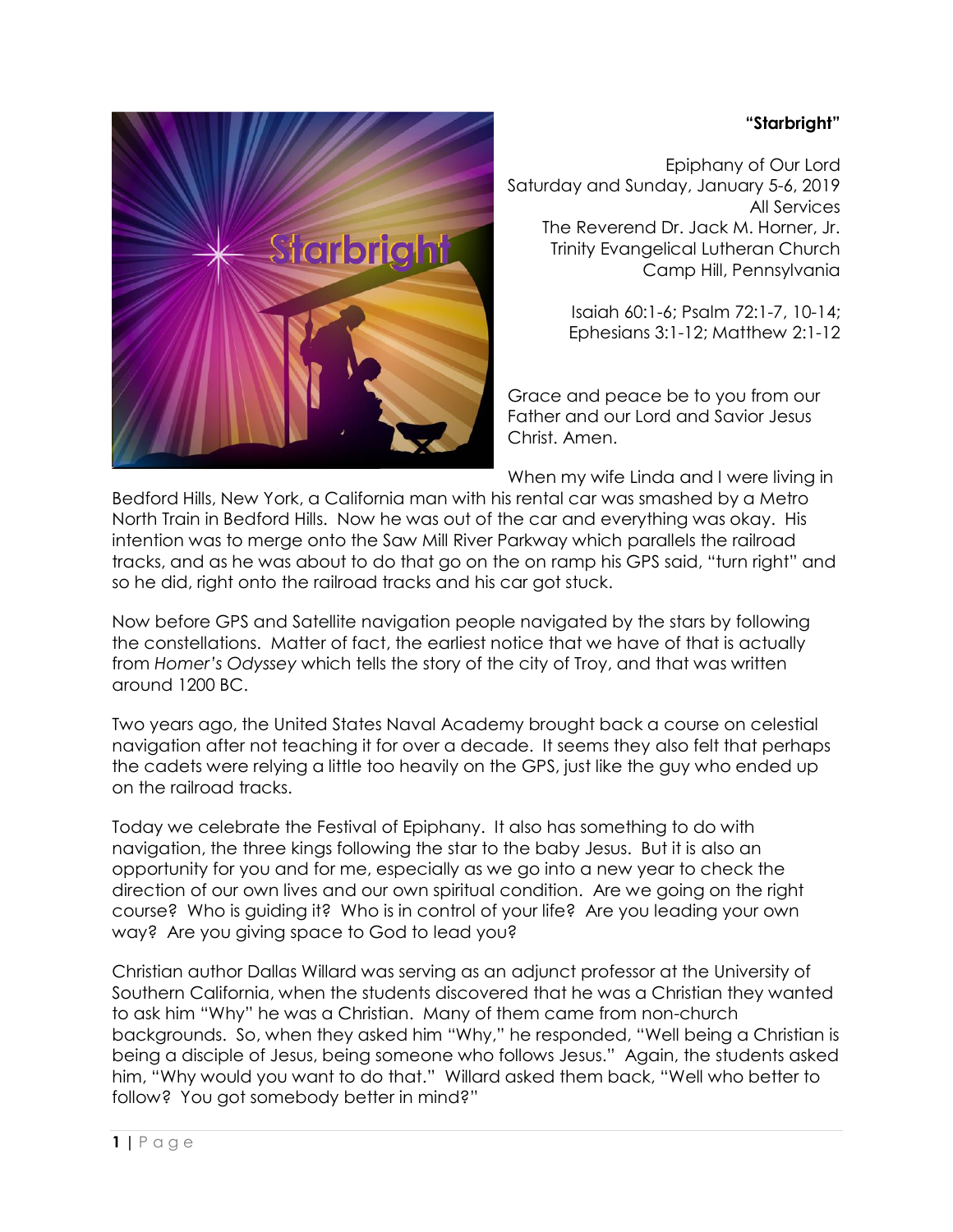If you think about your life, over the course of your life you will follow someone. When you're young you follow your parents, maybe your grandparents. When you get a little older in your teenage years you might follow your friends, much to your detriment sometimes, or as you get a little older you might follow mentors or teachers, perhaps business or political leaders. But the fact is everyone in life has to follow someone. And maybe the lesson of Epiphany is that you and I as Christians should be mindful of "who" or "what" we follow.

Matthew's gospel is very instructive here. We hear the story of the wise men who are coming from the East to come to Jerusalem, asking the question, "Where is the child who has been born king of the Jews?"

Now these wise men were from the East, they were probably from modern day Iran or Persia, they were astrologers, they were interpreters of the stars and the heavenly movements. They go to Jerusalem because the stars telling them a king has been born, and of course they go to the palace of the king. Looking for this new born king though, they are told by the scribes and the priests that the more appropriate place would be to go to Bethlehem.

Now to the Israelites these wise men were considered idolaters, they are people who followed after false gods. They trusted their own calculations of the stars to give meaning to their life rather than giving that to God. And the star that they followed was the Magi's idol. So, from a religious standpoint they don't belong in Bethlehem seeking the Jewish Messiah. Matter of fact, they don't deserve to be at Jesus' birthday party at all. But that is exactly where Matthew the Evangelist places them. He is delighted to see these three wise men there. The birth of the Jewish Messiah is going to be for the world, not just for the Jewish nation.

But with so many stars, how do you decide which one to follow? Well you know by looking at the destination to which it leads. And Matthew it is very clear about this. The star of the magi, of the three kings, leads to Jesus and they will worship him as King, Priest, and Savior.

The star is an announcement, it's a sign. It points to something more significant. The revelation of the sign from God is not the star, but it is Jesus himself. Again, Matthew makes this clear, the star stopped over the place where the child was. The point is, the child, the rising star leads to Jesus and in finding Jesus the three kings are "overwhelmed with joy." Now the message translation puts it this way, "the three kings could hardly contain themselves." I like that.

Over the holidays, Linda and I decided to watch a movie that we got from Netflix, it was called *"I Can Only Imagine."* It's the story of the Christian Band lead singer Bart Millard from *Mercy Me,* his relationship with his abusive father in Texas. As his father gets close to the end of his life, he has a change of heart and becomes a follower of Jesus, in many ways because of his son's singing. He receives grace and mercy and forgiveness from God, but it's hard for his son who's the Christian singer to forgive this father that had abused him for so many years. Finally, his father is diagnosed with cancer and he ends up dying, but during that period his son came back to care for him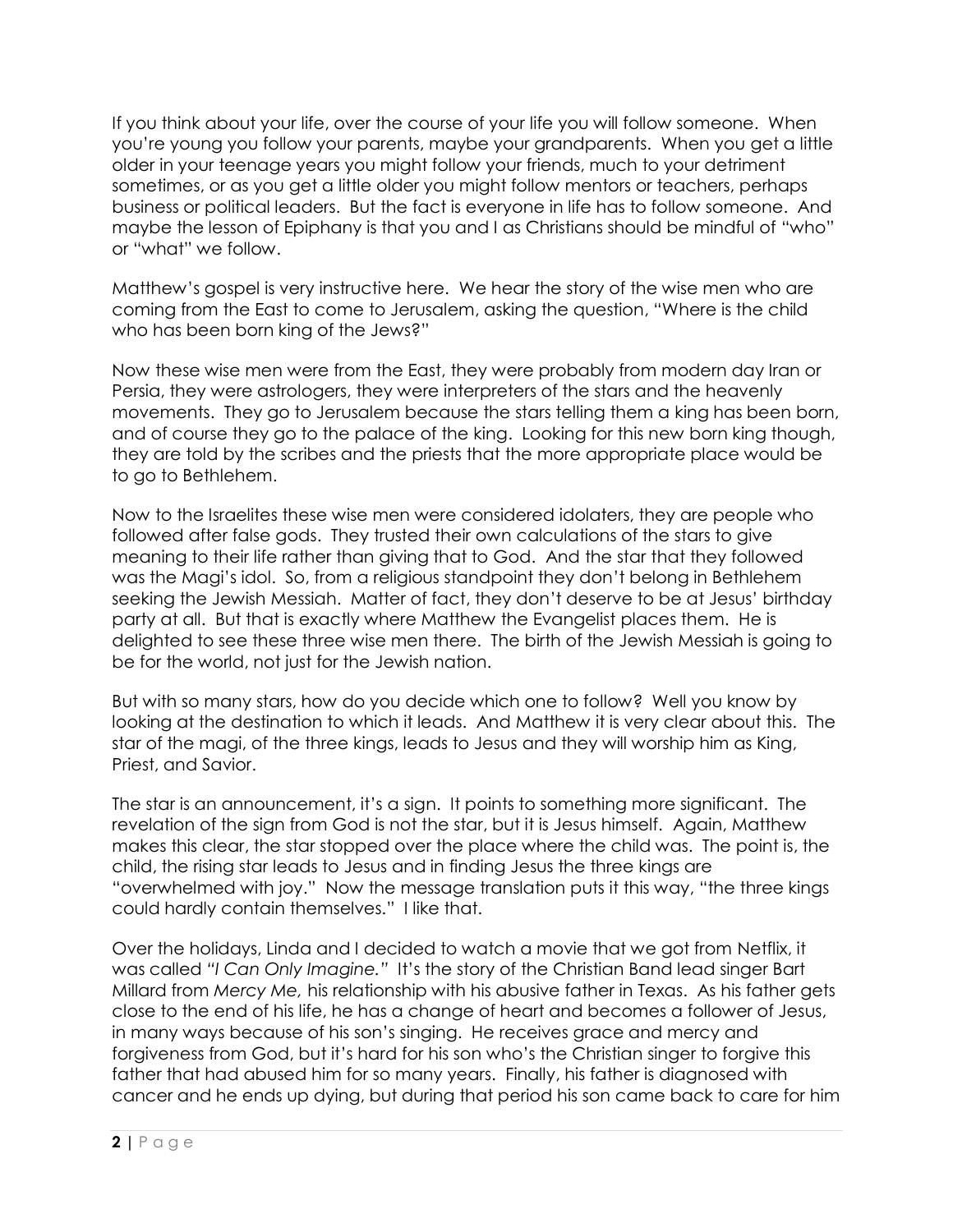in those last weeks of his life, and he found a new-found relationship with his father that he had never had before.

In reflecting on how God's mercy had acted on his life and on his father's life, he wrote the lyrics to a song that was very famous called "*I Can Only Imagine."* The chorus of the song goes like this. . . *Surrounded by Your glory*

 *What will my heart feel?*

*Will I dance for you Jesus?*

*Or in awe of You be still?*

*Will I stand in Your presence?*

*Or to my knees will I fall?*

*Will I sing Hallelujah?*

*Will I be able to speak at all?*

*I can only imagine, I can only imagine.*

People respond differently to the signs that we receive from God. Some people respond positively. Their life has changed, and they can become in the words of Matthew, overwhelmed by joy. We see that in Mary, Jesus' mother. We see that in the shepherds when they hear the announcement from the angels and they rush down to Bethlehem to see the new born king. And we see it in the life of the three wise men who are coming to see Jesus.

But some people act negatively to the sign from God. We see that in King Herod who is overwhelmed with jealousy and who's power hungry and a little bit later in Matthew's gospel sends his soldiers into Bethlehem to kill all of the children under the age of two.

But some people, they respond by doing nothing and the is the saddest of all. For Matthew's gospel, it's the priests and the scribes. These religious people, they knew all about the sign. They knew what it meant. They had read the prophets, they had identified the place where the Messiah was to come. They knew the significance and even the significance of the visit by the wise men, and they didn't do anything. They didn't move a muscle. From the palace in Jerusalem to the center of Bethlehem it's about five and one-half miles. If you were to walk it, it would take you about an hour and a half. They couldn't even go an hour and a half to see this miracle attested to by the three wise men. They simply ignored the birth of the king of light and life.

I think that the biggest challenge that the church faces today is not that there are people who are against the church and its mission, I believe it's that people just don't care! They don't care enough to ask, "what is God trying to say to me?" They don't care enough to ask how is God at work in my life, or how should my life be different in light of God making himself known in this way through Jesus? And they don't see the